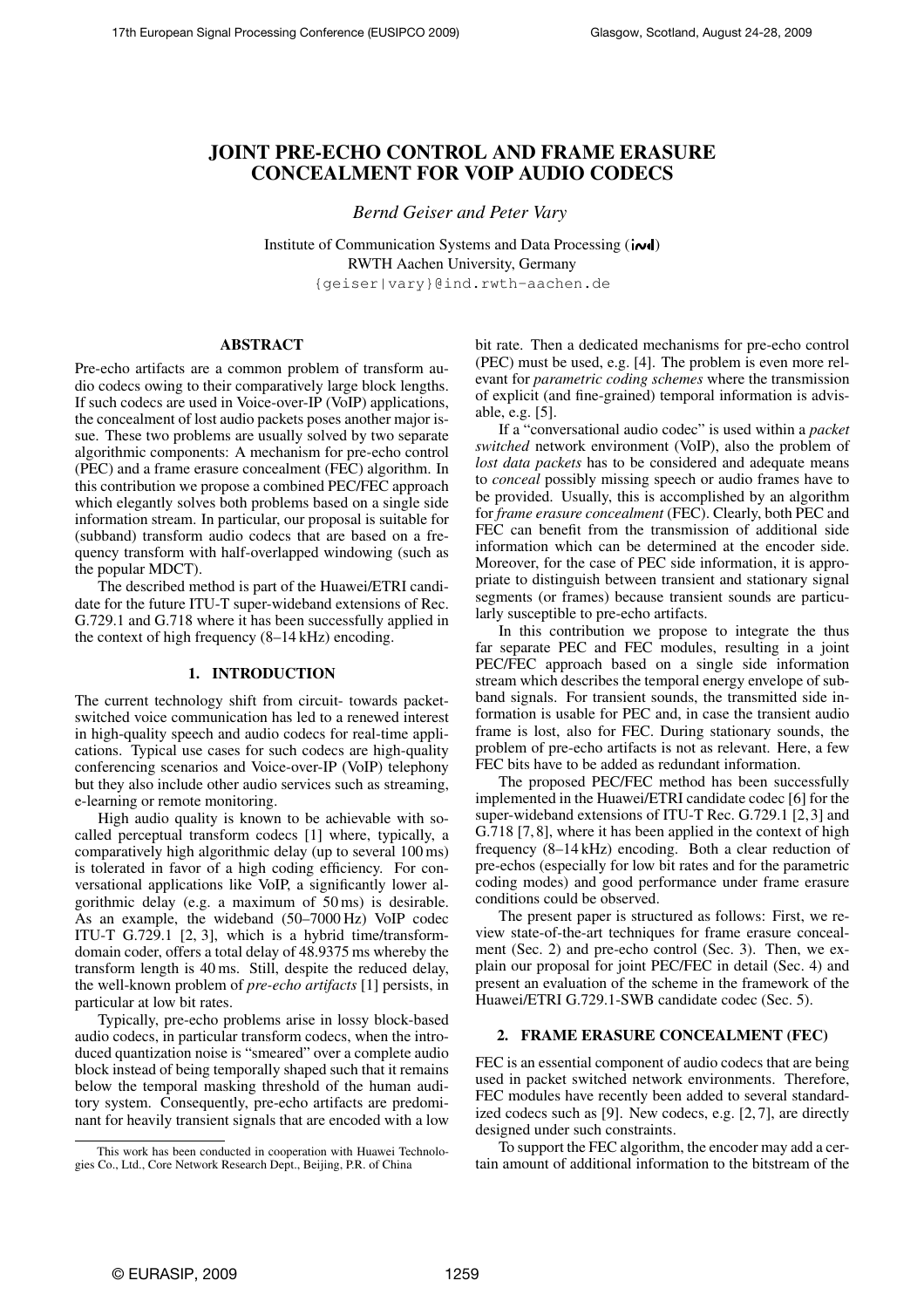

Figure 1: Joint Pre-Echo Control (PEC) and Frame Erasure Concealment (FEC) in a transform codec with 50% overlapping analysis windows of length 2*L*. The PEC/FEC information is extracted from the time domain input vectors  $s_k$ . *T* is a one-frame delay, no additional delay is needed for FEC.

codec which leads, when compared with blind (extrapolation based) FEC approaches, to a substantially improved quality of the FEC algorithm [2, 10]. For example, the transmitted FEC side information might comprise a coarse but relevant description of *past* signal frames, e.g. their energy envelope and/or rough phase information (for strongly periodic signals). Therefore, if a frame has been lost during transmission, an approximate version can still be reproduced based on the decoder's memory and on the available FEC information.

The distribution of information over successive frames can be interpreted as a parallel transmission over more than one transmission path (diversity) and it is clear that *multiple description coding* schemes [11] can be employed to achieve robustness against packet losses. Yet, temporally distributed FEC information requires at least a *one-frame delay* at the decoder side in order to handle (single) frame losses. However, as illustrated in Fig. 1, audio codecs based on frequency transforms using half-overlapped windowing (lapped transforms, e.g. the popular MDCT) inherently incur a one-frame delay within the decoder because of the overlap-add operation. This property can be elegantly exploited to transmit FEC information for single frame losses *without any additional delay-penalty* provided that the computation of this information does not use additional look-ahead samples. An example realization which extracts the FEC side information directly from the time domain signal is used in [2].

## 3. PRE-ECHO CONTROL (PEC)

In the audio coding literature and in standardized codecs several methods for PEC can be identified which will be briefly reviewed in the following, cf. [1]. We will also discuss the applicability of the PEC methods to the FEC problem.

## 3.1 Window Switching

A popular solution for PEC is the so called "window switching" mechanism where the temporal spread of the quantization noise is confined by using shorter analysis windows (e.g. 4 ms) for transient signal segments. Naturally, the frequency selectivity is decreased in that case and some signaling overhead is required. To ensure the perfect reconstruction property of the frequency transform during stationary/transient transitions, special transitional "start/stop" analysis windows must be used resulting in a time-varying transform and, hence, in increased design complexity. Moreover, these start/stop windows make it difficult to achieve an instantaneous reaction to a sharp transient.

Since the window switching method modifies the frequency transform itself, the overlap-add delay can not be exploited, hence, there is no direct way to integrate this scheme with FEC unless a significant amount of additional algorithmic delay is spent.

## 3.2 Spectral Prediction

Another possibility to achieve the desired temporal shaping of the quantization noise is to apply linear prediction over frequency (transform coefficients). The dual operation of frequency domain linear predictive filtering is multiplication in the time domain. Therefore, spectral prediction is an efficient tool to cope with pre-echo artifacts. With this method, even a *frequency selective* temporal shaping can be easily achieved by applying different predictors towards different subsets (i.e. subbands) of the transform coefficients. Naturally, the prediction coefficients need to be quantized and transmitted.

However, similar to window switching, the transmitted temporal information can not be reused for FEC purposes without accepting additional algorithmic delay since the prediction coefficients are extracted from the frequency domain.

## 3.3 Time Domain Gain Manipulation

A very intuitive PEC approach is to apply gain manipulation directly in the time domain (as opposed to spectral prediction). This approach is for example realized in the PEC module of G.729.1 [4]. Naturally, the elegant ability of spectral prediction to apply frequency selective temporal shaping is lost, i.e., a dedicated filterbank is required to obtain such frequency selectivity. However, the related side information can be directly extracted from the time domain signal. Therefore, this information can potentially be useful for FEC purposes without spending additional algorithmic delay. In the following section, we describe our proposal which employs a time domain gain manipulation scheme for *both* PEC and FEC.

#### 4. JOINT PEC AND FEC

The principle structure of our proposal for joint PEC and FEC is illustrated in Fig. 1. The respective encoder- and decoder-side operations are detailed in the following.

#### 4.1 Encoder

At the encoder side, the PEC/FEC side information is computed based on the *k*-th input frame of the input signal  $s(n)$ (frame length: *L*). Concretely, we use the overall gain

$$
g(k) = \frac{1}{2} \log_2 \frac{\sum_{n=0}^{L-1} s^2 (kL + n)}{L}, \quad k \in \mathbb{N}_0,
$$
 (1)

and  $N_{\rm SF}$  subframe gains (subframe length  $L_{\rm SF} = L/N_{\rm SF}$ )

$$
g_{\rm SF}(k, k_{\rm SF}) = \frac{1}{2} \log_2 \frac{\sum_{n=0}^{L_{\rm SF}-1} s^2 (kL + k_{\rm SF} L_{\rm SF} + n)}{L_{\rm SF}},\tag{2}
$$

where  $k_{SF} \in \{0, \ldots, N_{SF} - 1\}$ . Note that the input signal  $s(n)$ may also be a subband signal, e.g., obtained from a preceding QMF bank stage.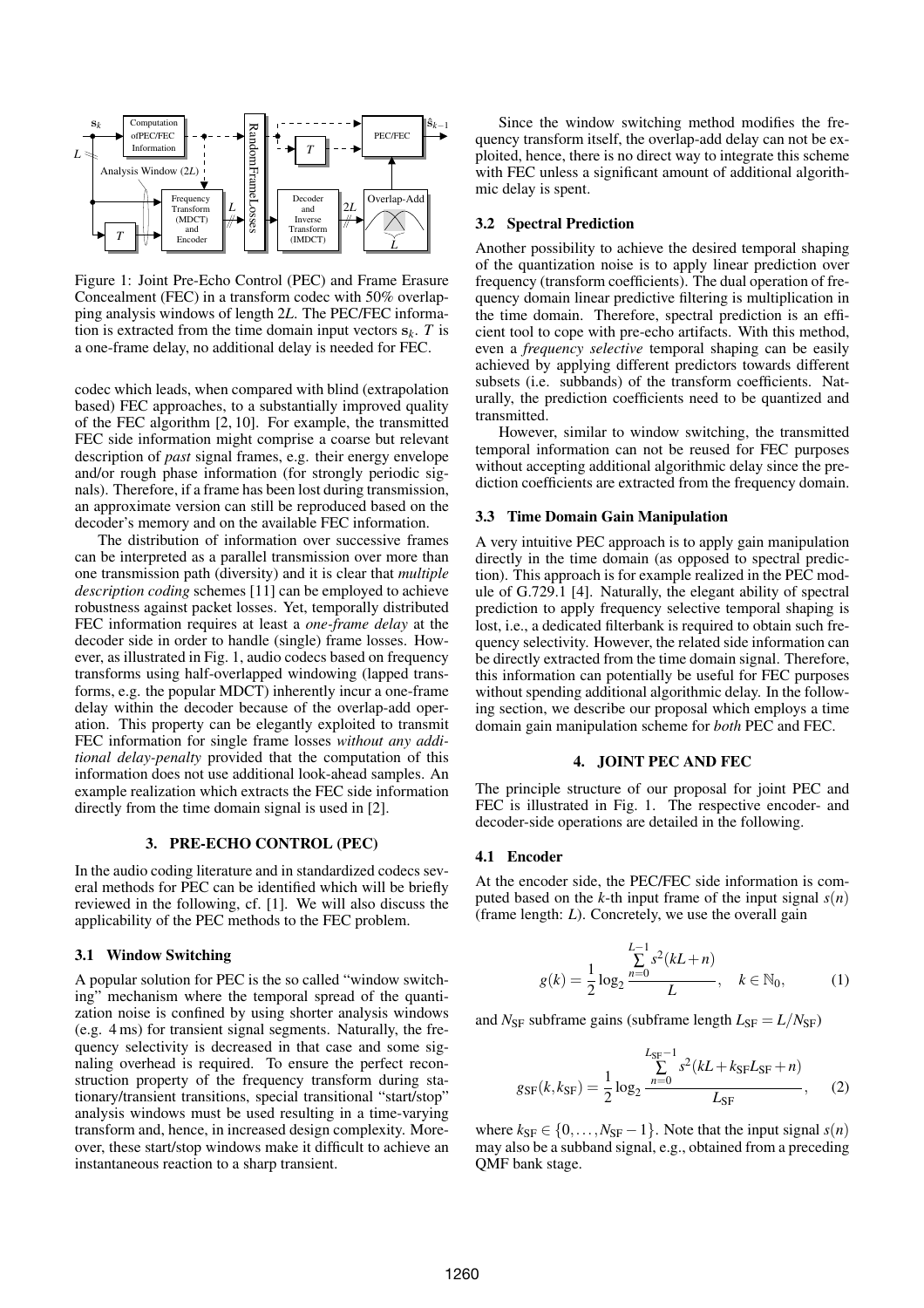| Frame index $k$                         |   |                                                    |                                                    |  |  |
|-----------------------------------------|---|----------------------------------------------------|----------------------------------------------------|--|--|
| (k)                                     |   |                                                    |                                                    |  |  |
| $t(k-$                                  |   |                                                    |                                                    |  |  |
| $\hat{g}(k)$                            | ğ |                                                    | g(3)                                               |  |  |
| $\hat{g}(k-1)$                          |   |                                                    |                                                    |  |  |
| $\hat{g}_{SF}(k, k_{SF,odd})$           |   | $\hat{g}_{\rm SF}(2,1)$<br>$\hat{g}_{\rm SF}(2,3)$ |                                                    |  |  |
| $\hat{g}_{\rm SF}(k-1,k_{\rm SF,even})$ |   |                                                    | $\hat{g}_{\rm SF}(2,0)$<br>$\hat{g}_{\rm SF}(2,2)$ |  |  |

Table 1: Exemplary PEC/FEC bitstream for a stationary/stationary/transient/stationary frame sequence.

First, the temporal structure of the input signal frame is analyzed and it is classified as either "transient"  $(t(k) = 1)$ or "stationary"  $(t(k) = 0)$ . We propose a simple yet effective transient detector which determines if the maximum rising and/or falling slopes within the subframe gains  $g_{\rm SF}(k, k_{\rm SF})$ exceed certain pre-specified thresholds. Then, for *stationary* frames, we simply quantize and transmit the gain  $g(k)$ whereas for *transient* frames, the "temporal envelope" consisting of the  $N_{\rm SF}$  logarithmic subframe gains  $g_{\rm SF}(k, k_{\rm SF})$  is encoded. It is important to note that the subframe gains for even and odd indices  $k_{\text{SF}}$  are encoded *separately*. To enable a reuse of this information for FEC purposes we propose a special (variable) bitstream arrangement for a given frame *k*:

- The mode bit  $t(k)$
- The repeated bit  $t(k-1)$
- If  $t(k) = 0$ : the quantized gain  $\hat{g}(k)$
- If  $t(k-1) = 0$ : the repeated quantized gain  $\hat{g}(k-1)$
- If  $t(k) = 1$ : the encoded subframe gains with *odd* indices corresponding to the *current* frame, i.e.:  $\hat{g}_{SF}(k, k_{SF})$  with  $k_{SF} \in \{1, 3, ..., N_{SF} - 1\}$
- If  $t(k-1) = 1$ : the encoded subframe gains with *even* indices corresponding to the *previous* frame, i.e.:  $\hat{g}_{SF}(k-1, k_{SF})$  with  $k_{SF} \in \{0, 2, ..., N_{SF} - 2\}$

To further illustrate this concept, Tab. 1 shows an exemplary PEC/FEC bitstream for a stationary/transient/stationary frame sequence. The information is either transmitted redundantly (for stationary frames, e.g.  $k = 1$ ) or distributed across neighboring frames (for transients,  $k = 2$ ). Thereby, the amount of redundancy is kept to a minimum and, in particular for transient frames, there is no redundant information (except for the repeated mode bit). Instead, the available bits can be used both for PEC and FEC by the decoder as described in Sec. 4.2.

With the quantized temporal (subframe) gains, the encoder can construct an interpolated "temporal gain function" (TGF) which is used to normalize the (subband) input signal  $s(n)$  before the frequency transform:

$$
s^{T}(kL+n) = s(kL+n) \cdot TGF^{-1}(kL+n)
$$
 (3)

Such an operation reduces the signal dynamics, but it has to be taken care that the TGF exhibits a pronounced low-pass characteristic such that spectral leakage is avoided as much as possible. For instance, the TGF can be constructed by an overlap-add of scaled Hann windows.

## 4.2 Decoder

After inverse transform and overlap-add at the decoder (cf. Fig. 1), pre-echos are suppressed or, for lost frames, concealment is carried out by restoring the temporal signal characteristics.

Let  $\hat{s}^T(kL + n)$  with  $n \in \{0, \ldots, L-1\}$  be the *k*-th decoded signal frame after overlap-add, but before PEC/FEC. Then, for each received frame, the temporal envelope is restored by multiplication of the decoded signal with the  $TGF<sup>1</sup>$ :

$$
\hat{s}(kL+n) = \hat{s}^{T}(kL+n) \cdot TGF(kL+n).
$$
 (4)

This temporal denormalization procedure effectively suppresses pre-echos that are particularly strong at low bit rates or in the case of a purely parametric signal. Nevertheless, due to the stationary/transient distinction, spectral details in stationary signal segments can be preserved.

If a *frame erasure* is signaled to the decoder, concealment is performed. In that case, the decoded signal frame  $\hat{s}^T(kL+n)$ is unavailable and has to be estimated. The simplest approach is frame repetition:  $\tilde{s}^T(kL+n) = \tilde{s}^T((k-1)L+n)$ . Though, a better alternative is to repeat the transform coefficients instead. The inverse transform and the overlap-add operation will then smooth the transition between the (possibly correct) previous frame and the missing frame. Now, with the estimated signal frame  $\bar{s}^T(kL+n)$  and the available PEC/FEC information, the concealed output can be produced.

For each lost frame, the transient/stationary flag  $t(k)$  is still available from the following frame  $(k+1)$ . For missing *stationary* frames, the FEC redundancy additionally contains the overall gain factor  $\hat{g}(k)$ . If, in the example from Tab. 1, the decoder wanted to reconstruct signal frame  $k = 1$  but the corresponding frame in the bitstream was lost, the flag  $t(1) =$ 0 and the respective gain  $\hat{g}(1)$  would still be available from the second bitstream frame  $(k = 2)$ .

When a *transient* frame is lost, the information about the subframe gains of subframes with *odd* indices  $\hat{g}_{SF}(k, k_{SF})$ with  $k_{SF} \in \{1, 3, ..., N_{SF} - 1\}$  is missing. Therefore, they have to be interpolated from the subframe gains of subframes with *even* indices:

$$
\tilde{g}_{\rm SF}(k, k_{\rm SF}) = \frac{\hat{g}_{\rm SF}(k, k_{\rm SF} - 1) + \hat{g}_{\rm SF}(k, k_{\rm SF} + 1)}{2} \tag{5}
$$

with  $k_{SF} \in \{1, 3, \ldots, N_{SF} - 1\}$ , before the TGF for denormalization can be constructed. If, in the example from Tab. 1, the decoder wanted to reconstruct signal frame  $k = 2$ , but the corresponding frame in the bitstream was lost, the subframe gains with even indices would still be available from the third frame  $(k = 3)$  and the gains with odd indices could be obtained through interpolation.

Likewise, if a frame after a transient frame is lost, the even subframe gains (describing the preceding transient) are unavailable. Again, the complete TGF cannot be reconstructed and only the subframe gains with *odd* indices, i.e.,  $\hat{g}_{SF}(k, k_{SF})$  with  $k_{SF} \in \{1, 3, \ldots, N_{SF} - 1\}$ , are used to

<sup>&</sup>lt;sup>1</sup>To compensate for a possibly poorly coded (or disturbed) signal  $\hat{s}^T(n)$ , denormalization can alternatively be carried out by a gain function TGF′ instead. TGF′ is based on (subframe) gain *differences* between the desired gains  $\hat{g}(k)$  or  $\hat{g}_{SF}(k, k_{SF})$  and the respective *measured* gains  $g'(k)$  or  $g'_{\rm SF}(k, k_{\rm SF})$  of the decoded signal  $\hat{s}^{\rm T}(kL+n)$ . If the encoder side normalization according to (3) has been omitted, it is mandatory to use TGF'.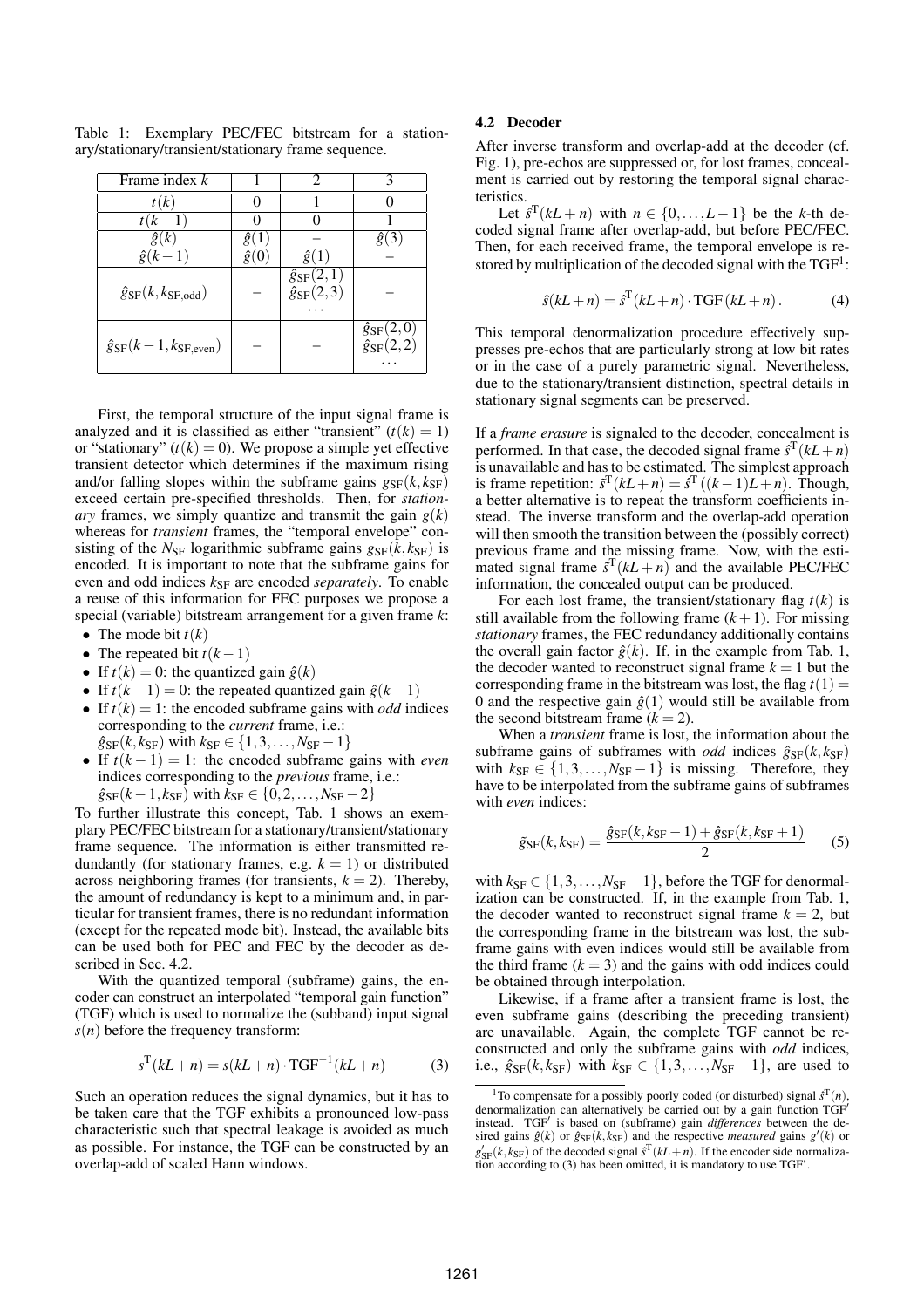

Figure 2: Example waveforms for the proposed PEC/FEC method based on purely parametric coding of the 8–14 kHz subband. a) original signal (castanets), solid boxes: frames classified as transient — b) synthesized signal without PEC — c) synthesized signal with PEC — d) synthesized signal under frame erasures (all bits from the frames with dashed boxes have been discarded)

form the TGF. Therefore, the subframe gains with *odd* indices are interpolated according to (5), whereby  $k_{SF} \in$  $\{0,2,\ldots,N_{\rm SF}-2\}$  in this case. If, again in the example from Tab. 1, the decoder wanted to reconstruct signal frame  $k = 2$ and the *third* bitstream frame  $(k = 3)$  was lost, the subframe gains with odd indices would already be available from bitstream frame  $k = 2$  and the missing gains with even indices could be obtained through interpolation.

In case of *bursty frame erasures*, i.e., if two consecutive bitstream frames are lost, there is no information available about the current decoder frame. Therefore, we have to resort to an extrapolation based approach where the currently missing frame is assumed to be stationary and the (averaged) gain factor from the previous (reconstructed) frame is decreased by a certain amount before applying the gain denormalization.

#### 5. EVALUATION

This section summarizes the codec framework in which our PEC/FEC proposal has been implemented and tested. Objective and subjective test results are presented.

#### 5.1 Experimental Framework

The proposed PEC/FEC scheme has been implemented in the Huawei/ETRI candidate [6] for the super-wideband extensions of ITU-T Rec. G.729.1 [2, 3] and G.718 [7, 8]. The actual implementation of the candidate coder is based on ITU-T G.729.1 which has a total bit rate of 32 kbit/s and encodes wideband signals (16 kHz sampling rate).

In the encoder, the 32 kHz sampled input signal is split into two critically sampled (16 kHz) subband signals  $s_{wb}(n)$ and  $s'_{\text{swb}}(n)$  by means of an infinite impulse response quadrature mirror filter (IIR QMF) bank. The wideband signal  $s_{\text{wb}}(n)$  is then encoded by the G.729.1 core codec as described in [2] and the 8–16 kHz signal  $s'_{\text{sub}}(n)$  is preprocessed by a 6 kHz lowpass filter. The resulting 8–14 kHz signal  $s<sub>swb</sub>(n)$  is then processed by the PEC/FEC unit as described in Sec. 4.1, whereby the frame length is 20 ms  $(L = 320)$  and each frame is divided into  $N_{SF} = 8$  subframes of length 2.5 ms ( $L_{\text{SF}} = 40$ ). The bit allocation for PEC/FEC is as follows:

• 5 bits for the gain  $\hat{g}(k)$  if  $t(k) = 0$ ,

- 5 bits for the gain  $\hat{g}(k-1)$  if  $t(k-1) = 0$ ,
- 17 bits for the differentially coded subframe gains  $\hat{g}_{SF}(k, k_{SF,odd})$  if  $t(k) = 1$ ; concretely 5 bits for  $\hat{g}_{SF}(k,1)$ and 4 bits to quantize each of the subsequent differential subframe gains  $g_{SF}(k, k_{SF,odd}) - \hat{g}_{SF}(k, k_{SF,odd} - 2)$  with  $k_{\text{SF,odd}} \in \{3, 5, 7\},\$
- 17 bits for the differentially coded subframe gains  $\hat{g}_{SF}(k-1, k_{SF,even})$  if  $t(k-1) = 1$ ; concretely 5 bits for  $\hat{g}_{SF}(k,0)$  and 4 bits to quantize each of the subsequent differential subframe gains  $g_{SF}(k, k_{SF,even})$  –  $\hat{g}_{SF}(k, k_{SF,even} - 2)$  with  $k_{SF,even} \in \{2, 4, 6\}.$

The total number of PEC/FEC bits per 20 ms-frame is 12 for consecutive stationary frames, 24 for transient-stationary transitions and 36 for consecutive transient frames.

After applying temporal normalization according to (3), the resulting normalized signal is encoded in an embedded fashion: For low bit rates (e.g. 4 kbit/s on top of G.729.1), a parametric coding method is used. At higher bit rates (up to 32 kbit/s on top of G.729.1), vector quantization (VQ) of MDCT coefficients is employed, cf. [6]. In Sec. 5.3 the quality impact of the PEC/FEC solution will be assessed for parametric as well as VQ coding modes.

On the *decoder* side of the SWB candidate codec, first, the G.729.1 bitstream layer is decoded as described in [2]. The high frequency band is synthesized by the SWB decoder which includes temporal denormalization (and FEC to conceal lost frames) according to (4). Finally, the synthesized 0–8 kHz and 8–16 kHz bands are combined by IIR QMF synthesis with integrated phase equalization.

#### 5.2 Example

Fig. 2 illustrates the performance of the proposed PEC/FEC method based on the 8–14 kHz components of the EBU SQAM castanet signal [12], whereby the codec has been run at its lowest bit rate  $(4 \text{ kbit/s on top of } G.729.1^2)$  to produce considerable pre-echos as seen in Fig. 2-b). When applying PEC, these artifacts are clearly reduced (Fig. 2-c)). A signal with *concealed* frames is shown in Fig. 2-d), where the bits from Frames 6, 12 and 13 have been discarded. Note that also Frame 5 is a "partially concealed" output since the subframe gains with even indices from Frame 6 are missing.

<sup>• 2</sup> mode bits  $t(k)$  and  $t(k-1)$ ,

<sup>2</sup>This bit rate includes the PEC/FEC bits.